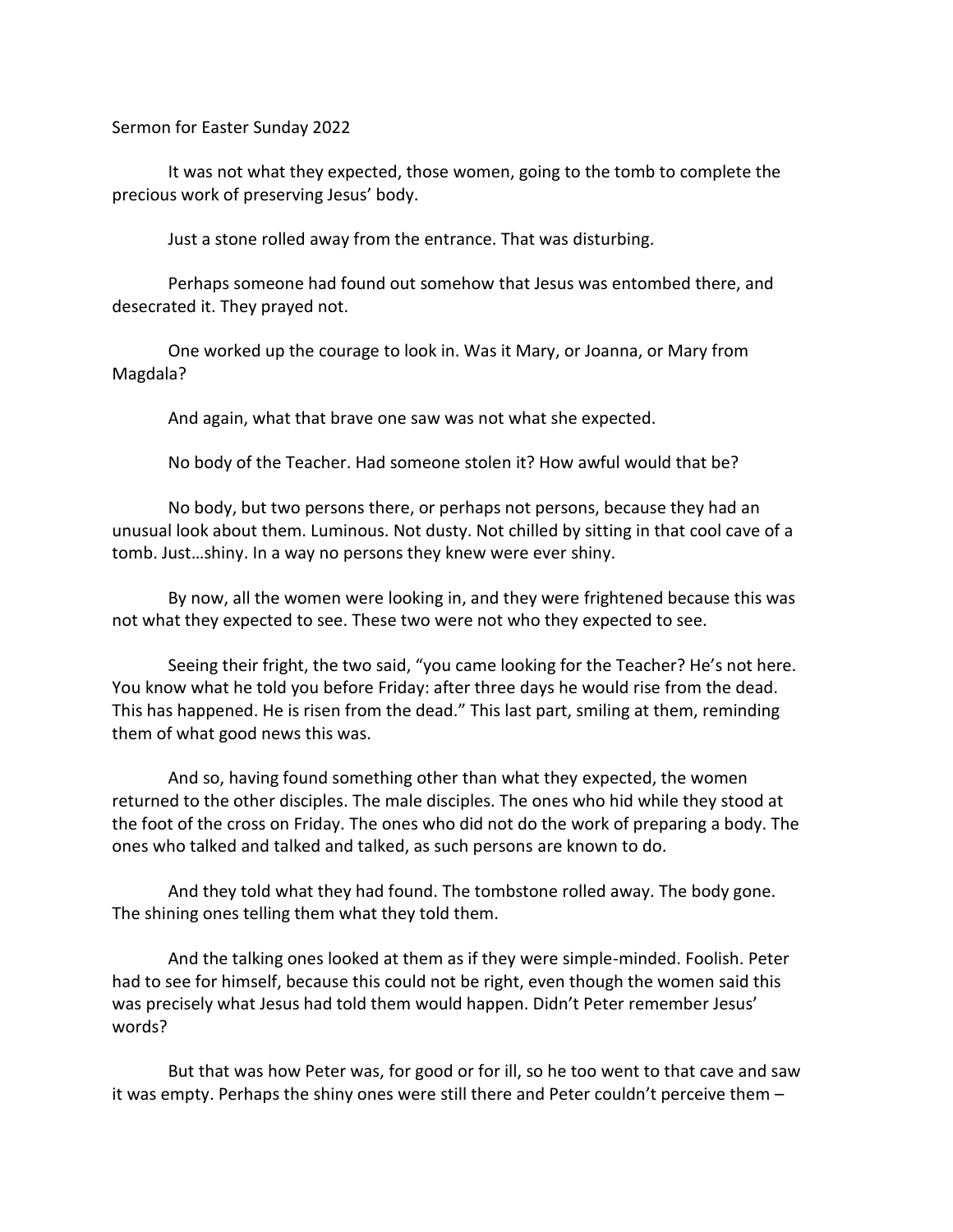isn't it often so that each of us see through different eyes even when we all are grieving? – or perhaps they had already gone, having delivered the message to the women. No matter: Jesus was risen, just as he had said he would do.

We can forgive the women for their fear in the moment they saw the stone rolled away. There were so many reasons that could have happened and almost all of them were bad – and the chance that the reason it was rolled away was so beyond comprehension they might not have thought of it until they were reminded by the shiny ones.

We can forgive them their shock at seeing those angelic and luminous creatures that sat in that space – they'd never seen anything like them before, and couldn't even find the words to describe them.

And we can even forgive Peter for his disbelief in the women's story – emotional females, we can imagine him saying – before stomping off to see for himself.

And then he saw, and then he knew it was true.

It's a strange and beautiful and unbelievable story, I know. Jesus, dying a broken human being on the cross, then coming back to life again, resurrected. Hard to comprehend how it could be, isn't it?

Can we forgive ourselves, though, our own doubts? I suspect that each of us, at one time or another, have struggled with the notion of the resurrection. We are people of science and education, and the miracle of this is not explained by science.

But as we struggle with trying to wrap our minds around this resurrection, we remember this: science is there to help us to understand the multitude of miracles around us. From the flowering of a bush, to the transformation of caterpillar into butterfly, to the birth of a baby, to the movement of the planets. They are all miracles. Science shows something of how they work, and we pride ourselves on our understanding. But some things are beyond our ability to structure an explanation. Some things are so beyond what we expect that there is no explanation that we can devise. God holds some of God's cards close to his chest…

That's the beauty of this day and this miracle and this Jesus Christ whose resurrection we celebrate this day. It cannot be reduced to a rational scientific answer. But we feel it, we know it in our bones and in our souls. So today, on this day when the one thing we don't expect has happened, when Jesus Christ has died and has then conquered death and has risen to invite us to believe in him, we do not need a whiteboard full of calculations, or descriptions of chemical reactions, or a philosophical treatise explaining it all…